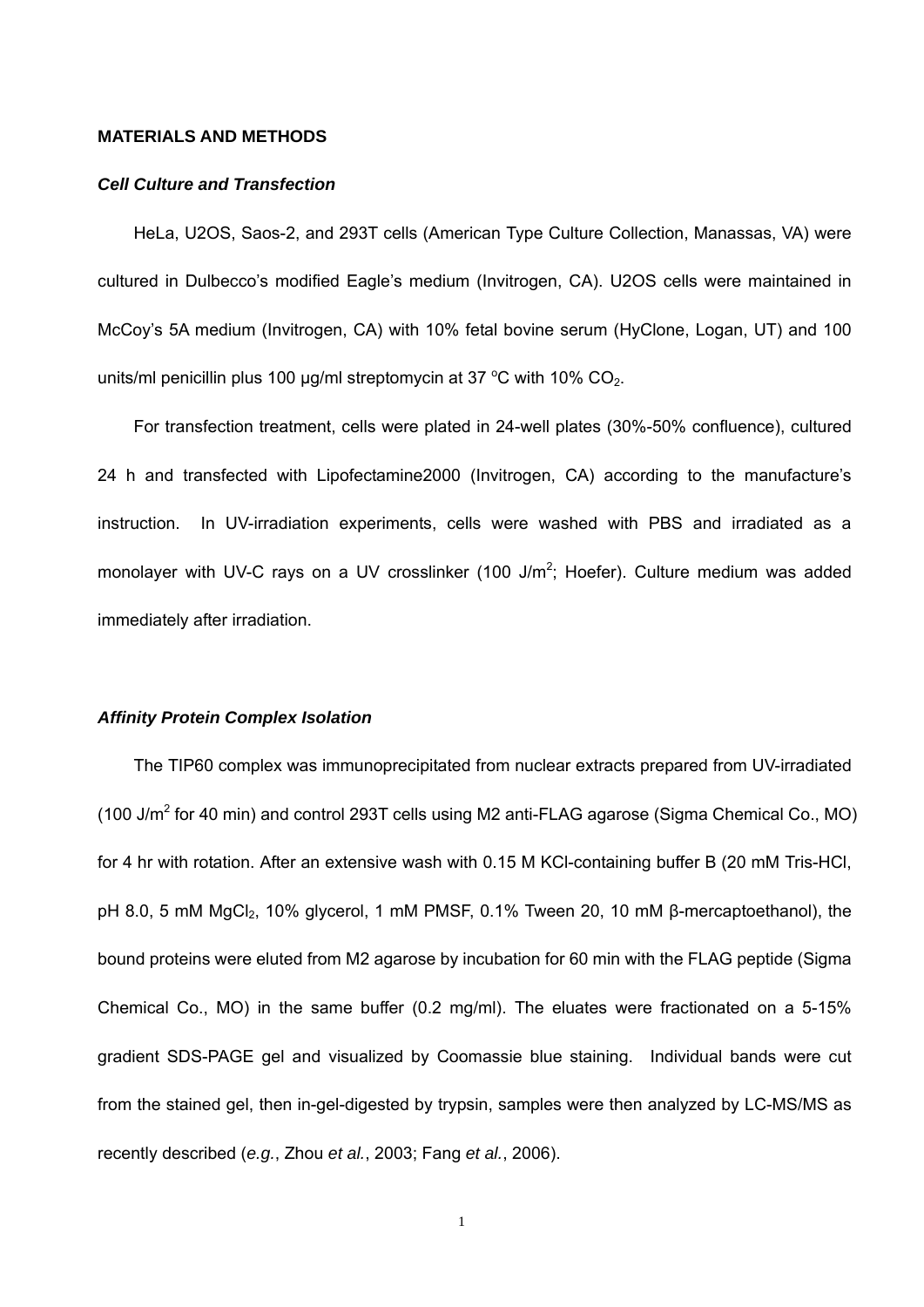#### *Proteomic analysis of TIP60 protein complex from UV-irradiated cells*

The TIP60 complex was immunoprecipitated from nuclear extracts prepared from UV-irradiated 293T cells and fractionated on a SDS-PAGE gel. The protein bands were visualized by Coomassie blue staining and removed for in-gel digestion by trypsin. In-gel digestion was done essentially as described (*e.g.*, Fang *et al.*, 2006). Briefly, individual protein band was excised, chopped into small fragments with a razor blade, destained, and subjected to digestion by modified porcine trypsin (50–100 ng/digestion; Promega, Madison, WI). Peptides were recovered by three extractions of the digestion mixture with 50% acetonitrile plus 5% trifluoroacetic acid and desalted and concentrated using  $C_{18}$  ZipTips (Millipore Corp., Bedford, MA), eluting peptides in 50% (v/v) acetonitrile/water.

LC-MS/MS analyses were performed using Finnigan LTQ-FT mass spectrometer (Thermo Electron) via a 1100 nano-HPLC interface (Agilent Technologies). The peptide samples were loaded onto a CapTrap (Microm) peptide trap at 0.5 ml per minute for 10 min. The sample was washed for 15 minutes with a solution of 5% acetonitrile, 0.1% formic acid. A gradient was then delivered from 10% to 80% acetonitrile over 60 min. This eluted the peptides off of the pre-column onto a 10 cm long Agient 300SB C18 analytical column (0.075 x 100 mm) at a flow of 1 µl per minute. The column eluates were directly introduced into the LTQ by nanospray. Both the wash and the gradient were delivered using an Aglient 1100 series binary pump, and the gradient was followed by a cleaning and equilibration step.

#### *Mass spectrometric data analyses*

2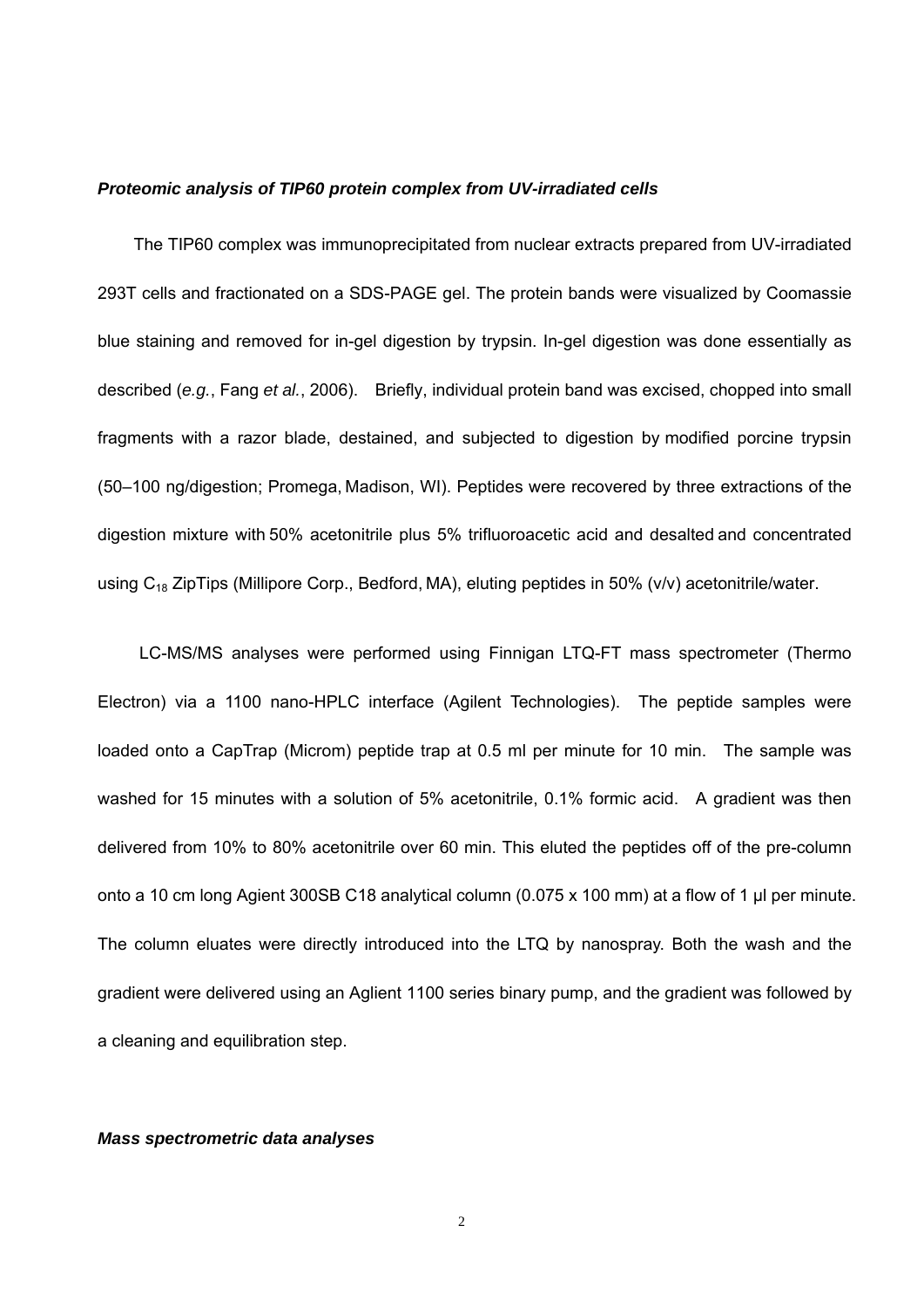System control and data collection were done by Xcalibur software version 1.4 (Thermo). Raw mass spectra were converted to DTA peak list using BioWorks Browser 3.3 (ThermoFinnigan, San Jose, CA) with the following parameter settings: peptide mass range 300-5000 Da, threshold 10, precursor mass ±1.4 Da, group scan 1, minimum group count 1, minimum ion count 15. Searches were conducted using *SEQUEST* and *MASCOT* against human IPI protein database (version 3.17). It was specified that peptides should have a maximum of two internal cleavage sites with cysteine carbamidomethylation as fixed modification. *SEQUEST* searches specified that peptides should possess at least one tryptic terminus, and used peptide mass tolerance of ±1.4 Da and a fragment ion tolerance of 0. *MASCOT* searches specified tryptic digestion, and used a peptide mass tolerance of  $\pm 1.5$  Da and a fragment ion tolerance of  $\pm 0.1$  Da. Peptide and protein identification probabilities for both searches used following criteria for acceptable protein ID: Xcorr > 1.5 for peptides; consensus score >15.0 for protein. Analysis of MS/MS data was also performed by searching against the NCBI non-redundant database, proteins with at least one unique "identity" score peptide were considered as being unambiguously identified.

#### *siRNA design and experimentation*

The target sequence for siRNA against Ubc9 and TIP60 are as follows: Ubc9, 5'-GAAGUUUGCGCCCUCAUAA-3' (Kim *et al.*, 2006); TIP60 5'-ACGGAAGGUGGAGGUGGUU-3' (siRNA#1; Legube *et al.*, 2004) and 5'-AAGAAGAUCCAGUUCCCCAAGTT-3' (siRNA#2). The 21-mer oligonucleotide RNA duplexes were synthesized by Dharmacon Research, Inc. (Boulder, CO). In the trial experiments, different concentrations of siRNA duplexes were used for different time intervals as detailed previously (*e.g.*, Fang *et al.*, 2006). In brief, HeLa or U2OS cells were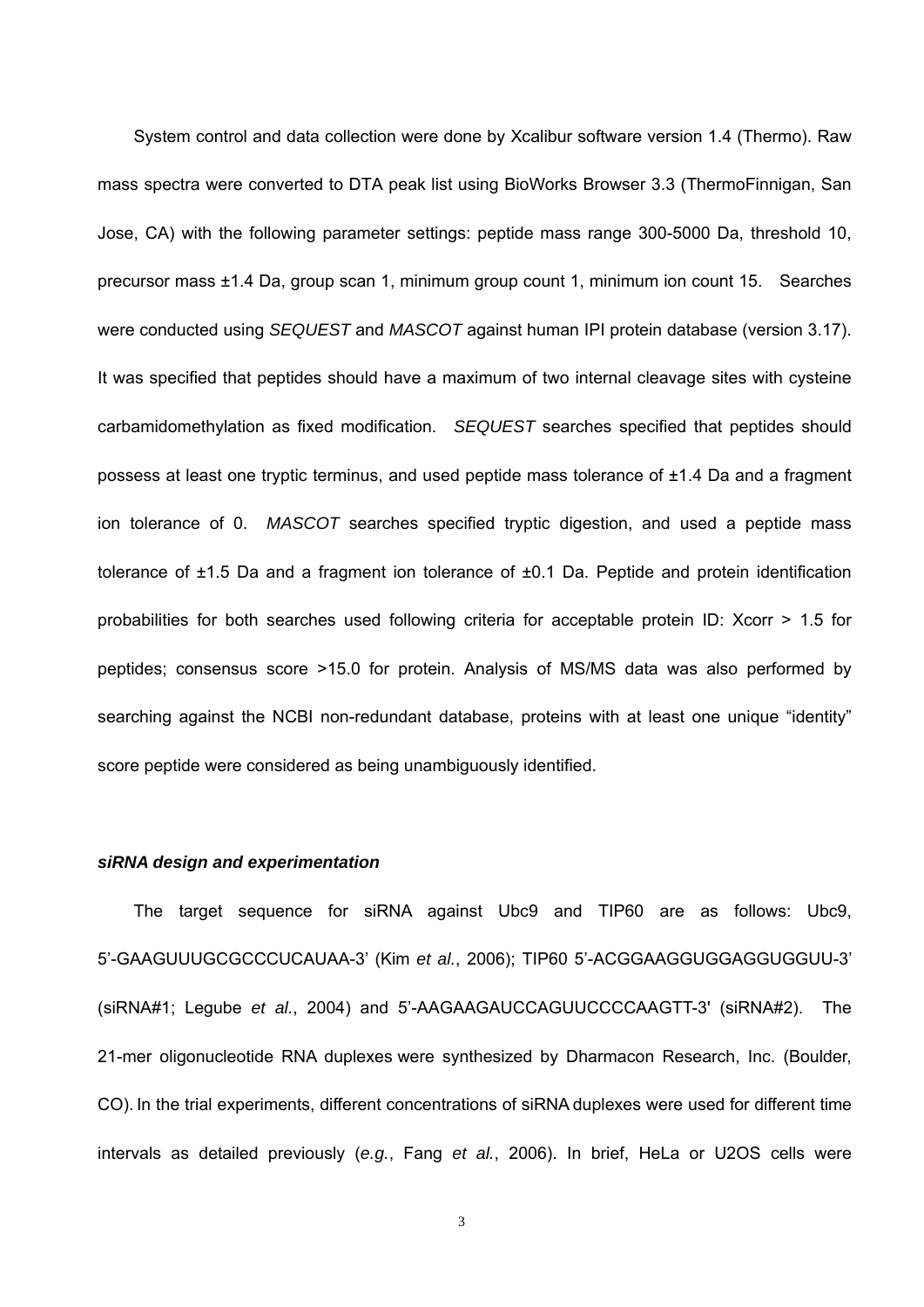synchronized and transfected with 21-mer siRNA oligonucleotides or control scramble oligonucleotide, and the efficiency of siRNA-mediated protein suppression was judged by Western blotting analysis.

#### *DNA construction*

To generate GFP-tagged/YFP-tagged full-length TIP60, TIP60 cDNA was digested with EcoR I and BamH, and then cloned into pEGFP-C3/pEYFP-C1 vector (Clontech, CA). TIP60 cDNA with BamH I and EcoR I digestion was cloned into pcDNA-3XFLAG vector (Invitrogen, CA) to generate FLAG-TIP60. The bacterial expression constructs of TIP60 were cloned into pEGX-5X-3 (Amersham Biosciences, NJ). His-SUMO1 was a gift from Michael Brandeis, whereas SUMO1 cDNA was cloned into pGEX-2T (Amersham Biosciences, NJ) with BamH I, and cloned into RFPC1 with Xho I and BamH I. pGEX-4T Ubc9 was obtained by RT-PCR from HeLa cDNA library, and then cloned into HA vector with EcoR I and Xho I or pGEX-2T with BamH I and EcoR I. TIP60 and SUMO1 fusion proteins were obtained by inserting SUMO1 with BamH I digestion.

#### *Purification of His6-tagged SUMO1-TIP60 conjugates*

Twenty-four hours after transfection (with or without UV exposure and 4 h recovery), cells were lysed in 4 ml of 6 M guanidinium-HCl, 0.1 M Na<sub>2</sub>HPO<sub>4</sub>/NaH<sub>2</sub>PO<sub>4</sub>, 0.01M Tris-HCl, pH 8.0 plus 5 mM imidazole and 10 mM β-mercaptoethanol per 75 cm<sup>3</sup> flask. To reduce viscosity, the lysates were mixed with 50 μl of Ni<sup>2+</sup>-NTA-agarose beads pre-washed with lysis buffer and incubated for 2 h at room temperature. The beads were successively washed with following: 6 M guanidium-HCl, 0.1M Na<sub>2</sub>HPO<sub>4</sub>/NaH<sub>2</sub>PO<sub>4</sub>, 0.01 M Tris-HCl, pH 8.0 plus 10 mM β-mercaptoethanol (lysis buffer without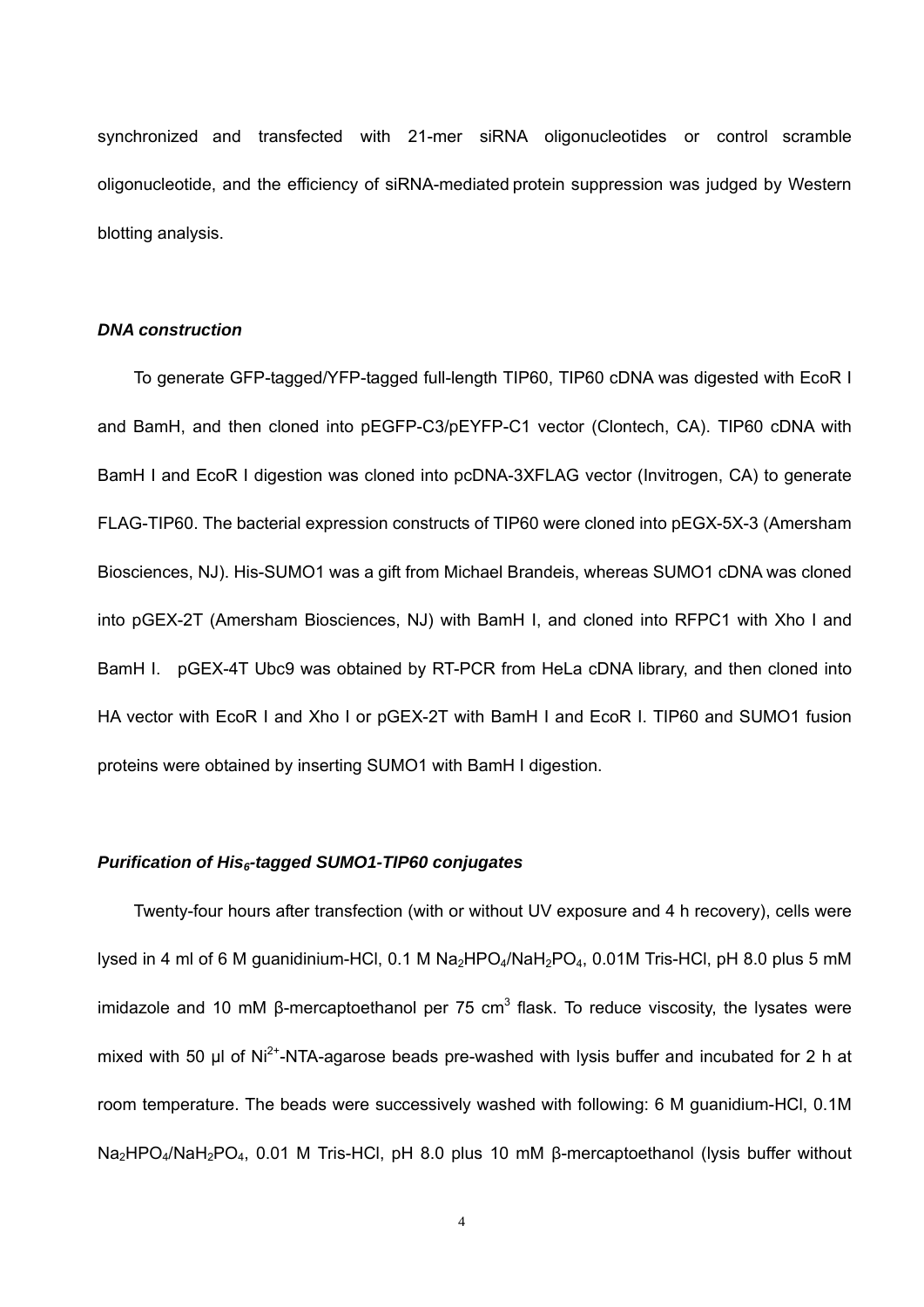imidazole); 8 M urea, 100 mM  $Na<sub>2</sub>HPO<sub>4</sub>/NaH<sub>2</sub>PO<sub>4</sub>$ , 0.01 M Tris-HCl, pH 8.0, 10 mM β-mercaptoethanol (buffer A); 8 M urea, 0.1 M Na<sub>2</sub>HPO<sub>4</sub>/NaH<sub>2</sub>PO<sub>4</sub>, 0.01 M Tris-HCl, pH 6.3, 10 mM β-mercaptoethanol (buffer B) plus 0.2% Triton X-100; buffer B and then buffer B plus 0.1% Triton X-100. After the last wash with buffer B, the beads were boiled in sample buffer and western blotting was performed with an anti-GFP antibody.

#### *Histone Aceyltransferase (HAT) Activity Assay*

TIP60 immunoprecipitates were prepared and washed twice in HAT assay buffer (50 mM Tris, pH 8.0, 10% glycerol, 0.1 mM EDTA, 1 mM DTT), and incubated in 60 µl of HAT assay buffer containing acetyl-CoA (100 µM) and biotinylated histone H4 peptide (0.5 µg; Abcam, UK) for 30 min at 30 °C. An aliquot of the reaction was immobilized onto streptavidin plates and acetylation detected by using a HAT ELISA according to the manufacturer's instructions (Upstate Biotechnology, NY).

### *Immunoflurescence Microscopy*

Cells were grown on acid-treated glass coverslips. After transfection or drug treatment, cells were washed twice then fixed in 3.7% paraformaldehyde for 3 min. Permeabilization was carried out for 5 min with 0.1% Triton X-100 in PBS at room temperature. After washing 3 times with PBS, cells were blocked with 1% BSA (Sigma Chemical, MO) in PBS containing 0.05% Tween-20 for 30 min, and then incubated with primary antibodies for 1 h at room temperature or overnight at  $4^{\circ}$ C followed by secondary antibodies for 30 min. Slides were examined under a Zeiss Axiovert-200 fluoresence microscope (Carl Zeiss, Germany), and images were collected and processed with Adobe Photoshop 7.0 software.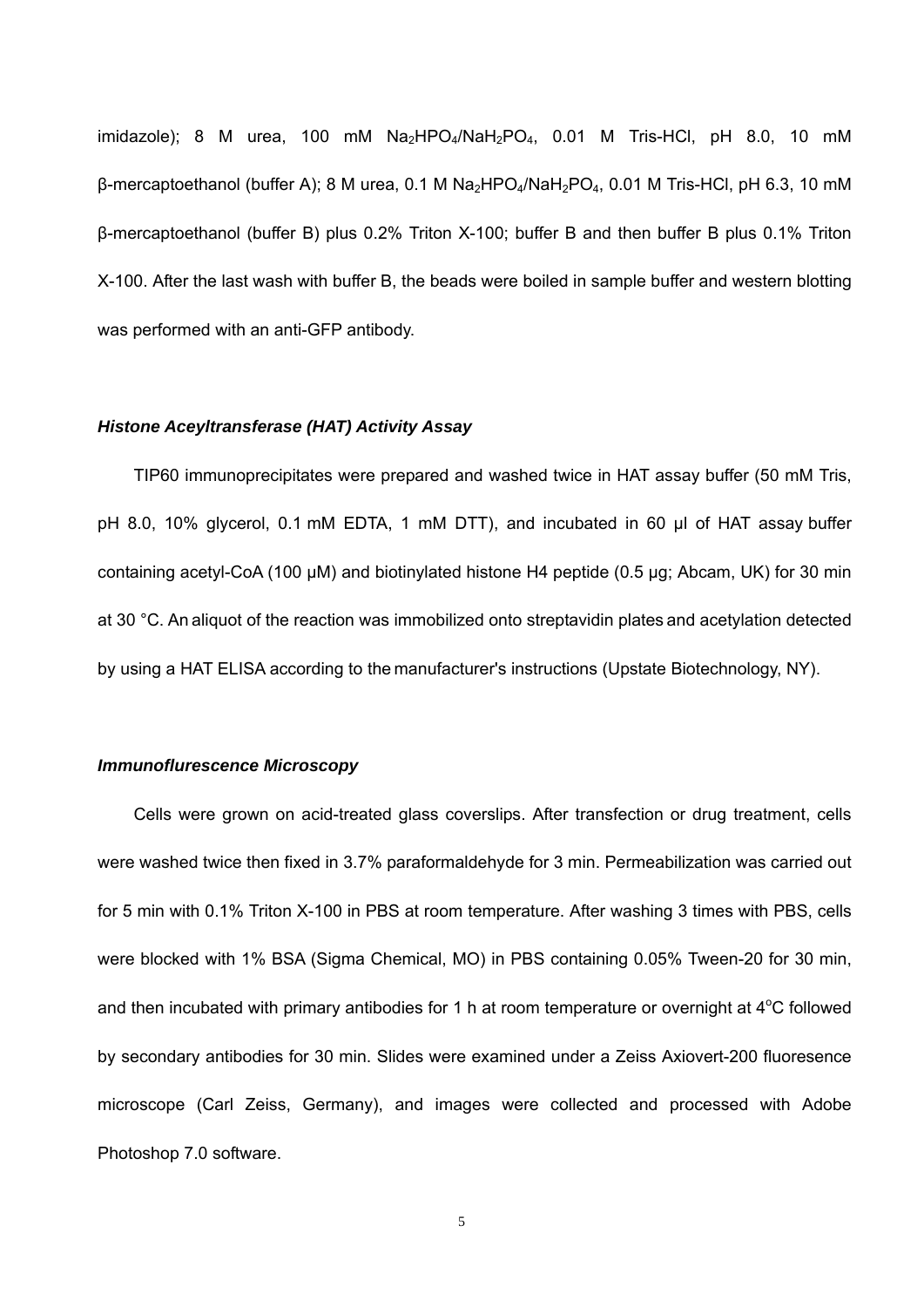### *Live Cell Imaging*

HeLa cells grown on cover slips were transfected with GFP-TIP60. Thirty-six hours post-transfection, cells were exposed to UV (100 J/m<sup>2</sup>) and real time images were acquiring using Zeiss LSM510 Laser Scanning Microscope (Carl Zeiss, Germany) at intervals of 10 minutes.

#### *Immunoprecipitation*

293T cells were grown to ~50% confluency in McCoy's 5A medium with 10% fetal bovine serum at 37 °C in 10%  $CO<sub>2</sub>$  and were transfected with GFP-tagged plasmids or GFP alone using CaPO<sub>4</sub> method. Cells were collected after 36 h transfection with 4h recovery. Proteins were solubilized in lysis buffer (50 mM Tris-HCl, pH 7.4, 150 mM NaCl, 5 mM EDTA, 0.5%NP-40, 1 mM phenylmethylsulfonyl fluoride, 10 μg/ml leupeptin, and 10 μg/ml pepstatin A). Lysates were clarified by centrifugation at 16,000g for 10 min at 4  $^{\circ}$ C. GFP-tagged fusion proteins were incubated with anti-GFP monoclonal antibody bound to protein-A/G beads (Pierce, IL). Beads were washed five times with lysis buffer and then boiled in protein sample buffer for 3 min. After SDS-PAGE, proteins were transferred to nitrocellulose membrane. The membrane was incubated with antibodies against the GFP epitope and tubulin, respectively. Immunoreactive signals were detected with ECL kit (Piece, IL) and visualized by autoradiography on Kodak BioMax film.

## *Antibodies*

The antibodies against TIP60, and acetyl-Histone H2A were purchased from Upstate (Lake Placid, NY). The antibodies against phospho-p53 (phospho-Ser<sup>20</sup>, 1:1,000), non-phosphorylated

 $\sim$  6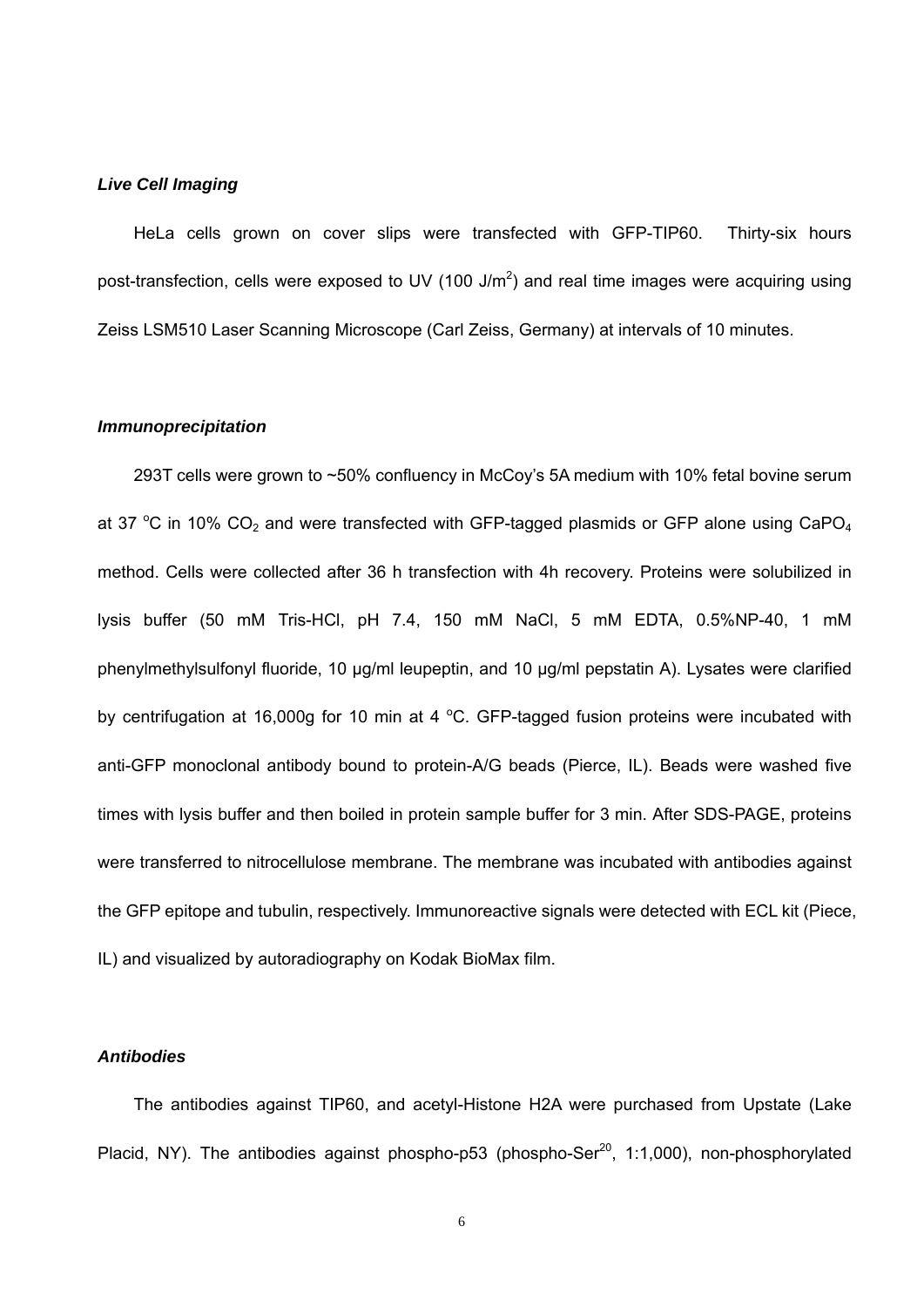form of p53 (1:1,500), phospho-ATR (phospho-Ser<sup>428</sup>, 1:500), non-phosphorylated form of ATR, phospho-Chk1 (phospho-Ser<sup>345</sup>, 1:1,000) and non-phosphorylated Chk1 were obtained from Cell Signaling (Beverly, MA; 1:1,000). The antibodies against p21 and GFP were purchased from BD Biosciences (San Diego, CA; 1:1,000). The mouse antibody against α-tubulin (DM1A) was purchased from Sigma Chemical Inc (St. Louis, MO; 1:5,000). The mouse antibody against Ubc9 (1: 1,000) and rabbit antibody against SUSP1 were purchased from ABGENT (San Diego, CA; 1:1,500). The antibody against SUMO-1 was obtained from Zymed (San Francisco, CA; 1:500; Fu *et al.*, 2005). The antibody against PML was purchased from Chemicon (San Francisco, CA; 1:500).

## *Flow Cytometry*

For cell cycle analysis, adherent cells were trypsinized and pooled with the floating cells. Cell suspension of 1 x 10<sup>6</sup> cells was washed with PBS, fixed in ice-cold 70% ethanol at -20 °C, and stained with a 20 µg/ml propidium iodide, 0.1% Triton X-100, 200 µg/ml RNase A solution. Stained cells were analyzed using a FACScan (BD Biosciences, CA) and Modfit 2.0.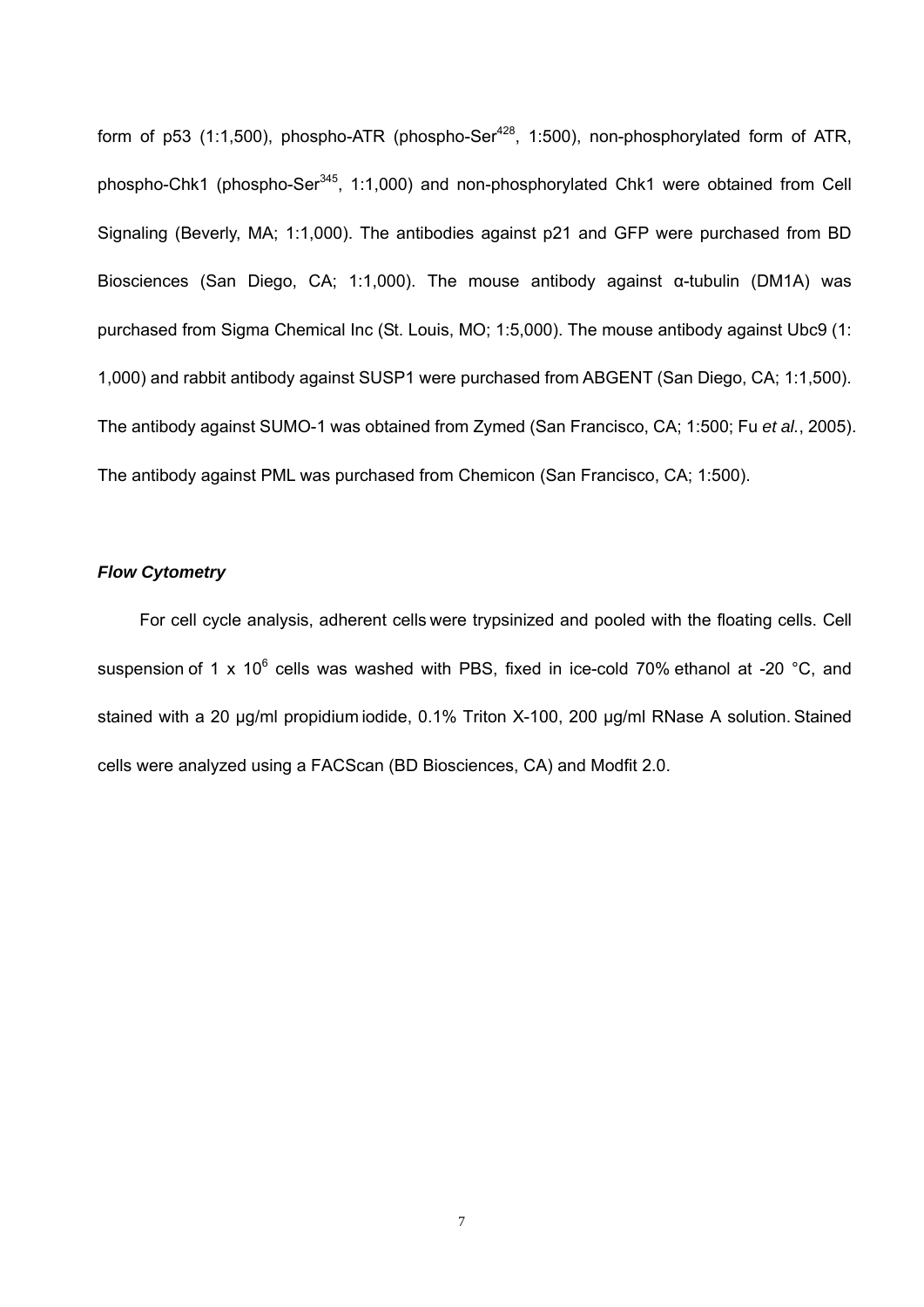# **Supplemental Table 1**. **Proteins selectively bound to TIP60 in UV-irradiated cells identified by mass**

#### **spectrometry**

| <b>Band</b>    | <b>NCBI accession</b>     | <b>MM</b>      | Protein               | Protein              | Sequence coverage & sequenced peptides                                                                                                                               | No. of         | <b>Peptides</b> |
|----------------|---------------------------|----------------|-----------------------|----------------------|----------------------------------------------------------------------------------------------------------------------------------------------------------------------|----------------|-----------------|
| No.            |                           |                | identified            | Probability          |                                                                                                                                                                      | matched        | detected        |
|                |                           |                |                       | Score                |                                                                                                                                                                      |                |                 |
| <b>P1</b>      | gi 75812958               | 151046         | LOC23281              | 4.3e-003             | 7.25%<br>EFHQLQGFGKGSQAGSASLKDFR<br>RGVNPGEQDSLHTTPKQGSASLGGADNQPTGK<br>SSASAIHPPGPITTATSLYSSDPSADLKK<br>RVAASTTKLHSPGYPK                                            | $\overline{4}$ | $\overline{7}$  |
| P <sub>2</sub> | gi 119370526              | 126146         | SUSP1                 | 3.9e-005             | 11.2%<br>SGGSAGEITFLEALAR<br>KLSENMQNTSLCSGTVVHGRR<br>TSIHQSGGQKSQNTGLTTKK<br>KLPVVFLQAIPAVYQKLSIQLQMNK<br><b>QEFQFFDEEEETGENHTIFIGPVEK</b><br>SENGLQNESLSSTHHTDGLSK | 6              | 15              |
| P <sub>3</sub> | gi 40787742<br>gi 1762973 | 58545<br>11549 | <b>TIP60</b><br>SUMO1 | 5.7e-005<br>2.7e-007 | 16.9%<br>NGLPGSRPGSPER<br>NQDNEDEWPLAEILSVK<br>VEVVSPATPVPSETAPASVFPQNGAAR<br>LLIEFSYELSK<br>GQYILTLSEDIVDGHER<br>28.7%<br>VIGQDSSEIHFK                              | 5<br>3         | 13<br>9         |
|                |                           |                |                       |                      | QGVPMNSLR<br>IADNHTPK                                                                                                                                                |                |                 |
| <b>P4</b>      | gi 120407068              | 43625          | P <sub>53</sub>       | 2.7e-006             | 20.3%<br>MEEPQSDPSVEPPLSQETFSDLWK<br>LGFLHSGTAK<br>RPILTIITLEDSSGNLLGR<br>GEPHHELPPGSTK<br>KPLDGEYFTLQIR                                                             | 5              | 11              |
| <b>P5</b>      | gi  54039791              | 18007          | UBC9                  | 3.1e-007             | 27.8%<br>DDYPSSPPK<br>GTPWEGGLFK<br>DHPFGFVAVPTK<br>MSGIALSR<br>VEYEK                                                                                                | 5              | 9               |

Proteins bound to FLAG-TIP60, with and without UV irradiation, were fractionated on SDS-PAGE as illustrated in Fig. 1A. Differentially displayed bands from UV-irradiated samples were removed for in-gel digest while the resulting peptides were identified by LC-MS/MS mass spectrometric analyses. The protein names, their predicted molecular mass (MM), their NCBI accession number are indicated. The protein probability score, sequence coverage, sequenced peptides, number of peptide matched and the total number of peptides detected were also listed.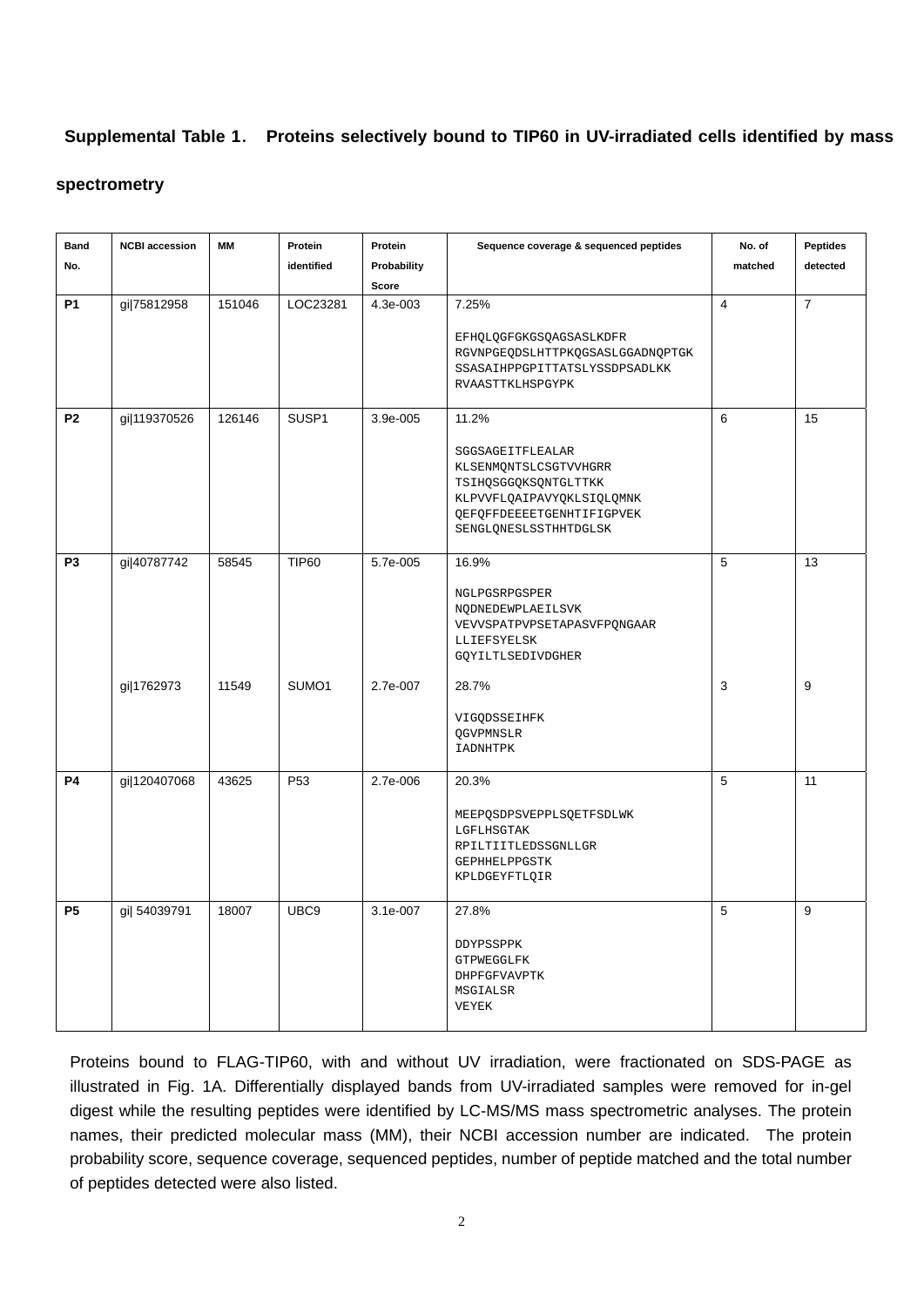# **Figure S1**



# **Figure S1. TIP60 dynamics in response to UV irradiation.**

293T cells grown on coverslips were exposed to UV irradiation, fixed, permeabilized, and stained for TIP60 and DAPI. Bar: 10  $\mu$ m.